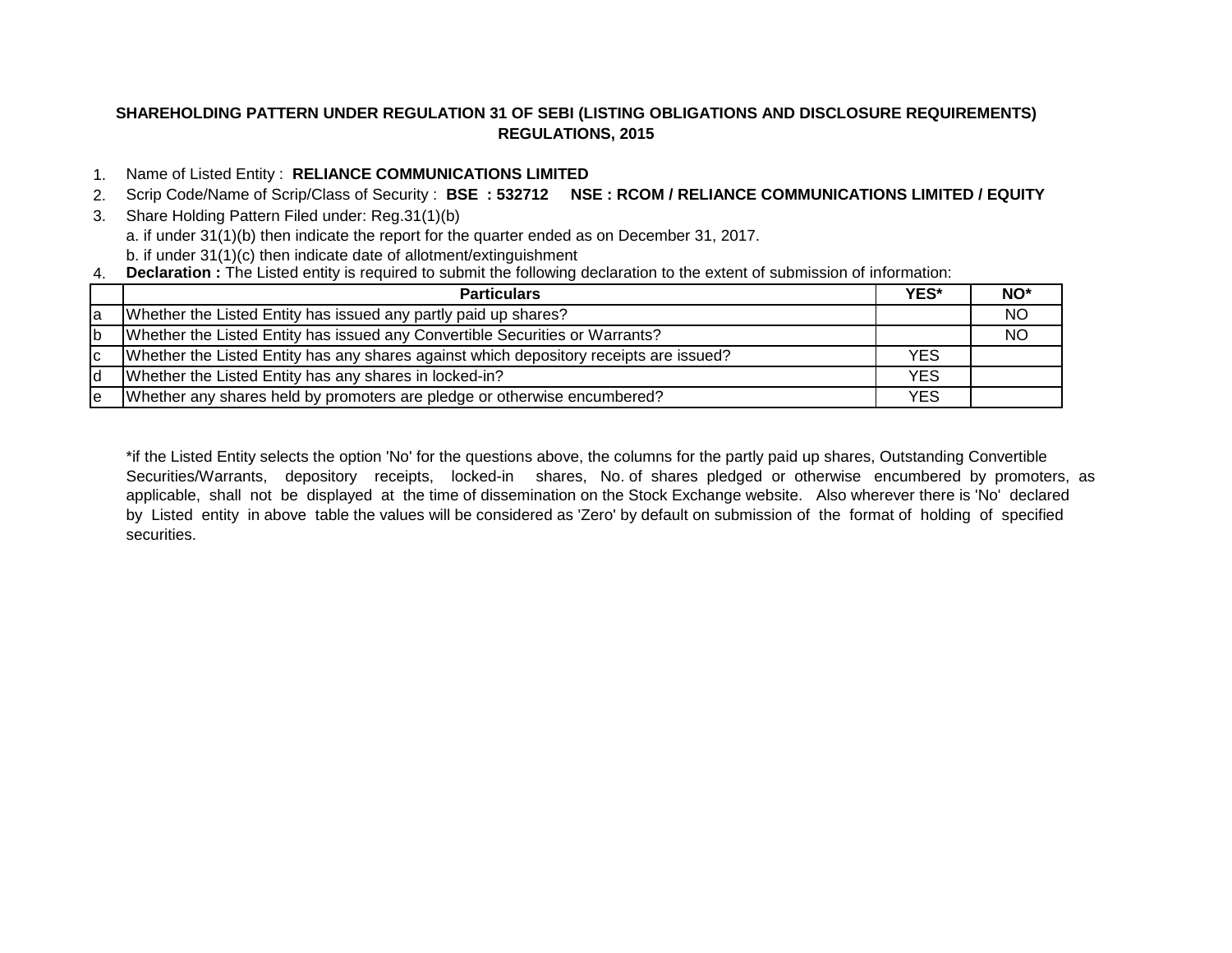### **Table I - Summary Statement holding of specified securities**

| Category                            | <b>Category of Shareholder</b>  |         | No. of Share- No. of fully paid No. of Partly |                | No. of Shares |                                       |                             |                      |                     | Total Nos. of Shareholding Number of Voting Rights held in each class of securities |                 |                  |                      | No. of Shares Shareholding, Number of Locked in Shares |                 | Number of Shares pledged or | Number of equity |                |
|-------------------------------------|---------------------------------|---------|-----------------------------------------------|----------------|---------------|---------------------------------------|-----------------------------|----------------------|---------------------|-------------------------------------------------------------------------------------|-----------------|------------------|----------------------|--------------------------------------------------------|-----------------|-----------------------------|------------------|----------------|
|                                     |                                 | holders | up equity                                     | paid-up equity | Underlying    |                                       | Shares Held as a % of total |                      |                     |                                                                                     |                 | Underlying       | as a %               |                                                        |                 | otherwise encumbered        |                  | shares held in |
|                                     |                                 |         | shares held                                   | shares held    | Depository    |                                       | no of shares                |                      |                     |                                                                                     |                 | Outstanding      | assuming full        |                                                        |                 |                             |                  | dematerialized |
|                                     |                                 |         |                                               |                | Receipts      |                                       | (Calculated as              |                      |                     |                                                                                     |                 | converttible     | conversion of        |                                                        |                 |                             |                  | form           |
|                                     |                                 |         |                                               |                |               |                                       | per SCRR 1957)              |                      | No of Voting Rights |                                                                                     | Total as a % of | securities       | convertible          | No. (a)                                                | As a % of total | No. (a)                     | As a % of total  |                |
|                                     |                                 |         |                                               |                |               |                                       |                             |                      |                     |                                                                                     | $(A+B+C)$       |                  |                      |                                                        | Shares held (b) |                             | Shares held (b)  |                |
|                                     |                                 |         |                                               |                |               |                                       |                             |                      |                     |                                                                                     |                 | (Including       | Securities (as a     |                                                        |                 |                             |                  |                |
|                                     |                                 |         |                                               |                |               |                                       |                             |                      |                     |                                                                                     |                 | <b>Warrants)</b> | percentage of        |                                                        |                 |                             |                  |                |
|                                     |                                 |         |                                               |                |               |                                       |                             |                      |                     |                                                                                     |                 |                  | diluted share        |                                                        |                 |                             |                  |                |
|                                     |                                 |         |                                               |                |               |                                       |                             |                      |                     |                                                                                     |                 |                  | capital)             |                                                        |                 |                             |                  |                |
|                                     |                                 |         |                                               |                |               |                                       |                             | <b>Class: Equity</b> | Class: NA           | Total                                                                               |                 |                  |                      |                                                        |                 |                             |                  |                |
|                                     |                                 |         |                                               |                |               |                                       |                             |                      |                     |                                                                                     |                 |                  |                      |                                                        |                 |                             |                  |                |
|                                     |                                 |         |                                               |                |               |                                       |                             |                      |                     |                                                                                     |                 |                  | $(XI) = (VII) + (X)$ |                                                        |                 |                             |                  |                |
|                                     | (II)                            | (III)   | (IV)                                          | (V)            | (VI)          | (VII) = $(IV) + (V)$ (VIII) As a % of |                             |                      |                     | (IX)                                                                                |                 | (X)              | As a                 |                                                        | (XII)           |                             | (XIII)           | (XIV)          |
|                                     |                                 |         |                                               |                |               | $+ (VI)$                              | $(A+B+C2)$                  |                      |                     |                                                                                     |                 |                  | $(A+B+C2)$           |                                                        |                 |                             |                  |                |
|                                     |                                 |         |                                               |                |               |                                       |                             |                      |                     |                                                                                     |                 |                  |                      |                                                        |                 |                             |                  |                |
|                                     | Promoter & Promoter Group       |         | 1464696844                                    |                |               | 1464696844                            | 53.08                       | 1464696844           |                     | 1464696844                                                                          | 52.96           |                  | 53.08                | 86666667                                               | 5.92            |                             | 32.50            |                |
|                                     |                                 |         |                                               |                |               |                                       |                             |                      |                     |                                                                                     |                 |                  |                      |                                                        |                 | 476000000                   |                  | 1464696844     |
|                                     | Public                          | 1258526 | 1273307552                                    |                |               | 1273307552                            | 46.15                       | 1273307552           |                     | 1273307552                                                                          | 46.04           |                  | 46.15                |                                                        | 0.00            | <b>NA</b>                   | <b>NA</b>        | 1246864320     |
|                                     | Non Promoter-Non Public         |         |                                               |                |               |                                       |                             |                      |                     |                                                                                     |                 |                  |                      |                                                        |                 |                             |                  |                |
| $(A)$<br>(B)<br>(C)<br>(C1)<br>(C2) | Shares underlying DRs           |         |                                               |                | 6249654       | 6249654                               | <b>NA</b>                   | 6249654              |                     | 6249654                                                                             | 0.23            |                  |                      |                                                        | 0.00            | <b>NA</b>                   | <b>NA</b>        | 6249654        |
|                                     | Shares held by Employees Trusts |         | 21279000                                      |                |               | 21279000                              | 0.77                        | 21279000             |                     | 21279000                                                                            | 0.77            |                  | 0.77                 |                                                        | 0.00            | <b>NA</b>                   |                  | 21279000       |
|                                     |                                 |         |                                               |                |               |                                       |                             |                      |                     |                                                                                     |                 |                  |                      |                                                        |                 |                             |                  |                |
|                                     |                                 |         |                                               |                |               |                                       |                             |                      |                     |                                                                                     |                 |                  |                      |                                                        |                 |                             |                  |                |
|                                     | Total:                          | 1258541 | 2759283396                                    |                | 6249654       | 2765533050                            | 100.00                      | 2765533050           |                     | 2765533050                                                                          | 100.00          |                  | 100.00               | 86666667                                               | 3.13            | 476000000                   | 17.21            | 2739089818     |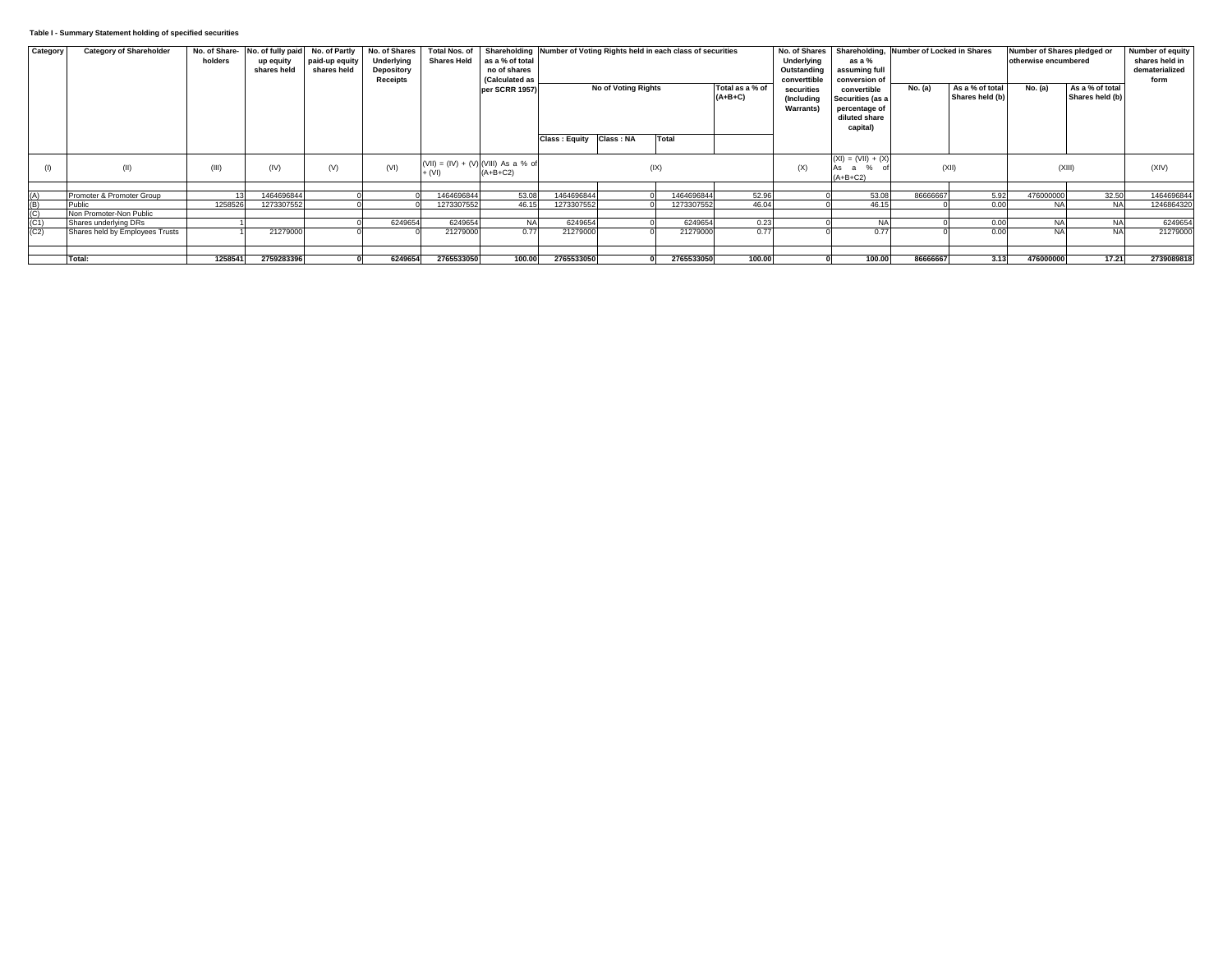## **Table II - Statement showing shareholding pattern of the Promoter and Promoter Group**

|               | Category & Name of the<br>Shareholder                                       | PAN  | No. of Share-<br>holders | No. of fully<br>paid up equity<br>shares held | Partly paid-up<br>equity shares<br>held | Nos. of<br><b>Shares</b><br>Underlying | Total No. of<br><b>Shares Held</b> | Shareholding Number of Voting Rights held in each class of securities<br>% Calculated<br>as per SCRR |                  |                      |            |                                            | No. of Shares<br>Underlying<br>Outstanding                    | Shareholding, as a Number of Locked in Shares Number of Shares pledged<br>% assuming full<br>conversion of |          |                                       | or otherwise encumbered |                                       | Number of<br>equity shares<br>held in |
|---------------|-----------------------------------------------------------------------------|------|--------------------------|-----------------------------------------------|-----------------------------------------|----------------------------------------|------------------------------------|------------------------------------------------------------------------------------------------------|------------------|----------------------|------------|--------------------------------------------|---------------------------------------------------------------|------------------------------------------------------------------------------------------------------------|----------|---------------------------------------|-------------------------|---------------------------------------|---------------------------------------|
|               |                                                                             |      |                          |                                               |                                         | Depository<br><b>Receipts</b>          |                                    | 1957)<br>As a % of<br>$(A+B+C2)$                                                                     |                  | No. of Voting Rights |            | Total as a<br>of Total<br>voting<br>rights | converttible<br>securities<br>(Including<br><b>Warrants</b> ) | convertible<br>Securities (as a<br>percentage of<br>diluted share<br>capital)                              | No. (a)  | As a % of total<br>Shares held<br>(b) | No. (a)                 | As a % of<br>total Shares<br>held (b) | dematerialized<br>form                |
|               |                                                                             |      |                          |                                               |                                         |                                        |                                    |                                                                                                      | Class:<br>Equity | Class: NA            | Total      |                                            |                                                               |                                                                                                            |          |                                       |                         |                                       |                                       |
|               | (1)                                                                         | (II) | (III)                    | (IV)                                          | (V)                                     | (VI)                                   | (VII)<br>$(IV+V+VI)$               | (VIII)                                                                                               |                  | (IX)                 |            |                                            | (X)                                                           | $(XI) = (VII) + (X) As$<br>a % of (A+B+C2)                                                                 |          | (XII)                                 |                         | (XIII)                                | (XIV)                                 |
| (1)           | Indian                                                                      |      |                          |                                               |                                         |                                        |                                    |                                                                                                      |                  |                      |            |                                            |                                                               |                                                                                                            |          |                                       |                         |                                       |                                       |
| (a)           | Individuals/Hindu<br>undivided<br>Family                                    |      |                          |                                               |                                         |                                        |                                    |                                                                                                      |                  |                      |            |                                            |                                                               |                                                                                                            |          |                                       |                         |                                       |                                       |
|               | Anil D. Ambani                                                              |      |                          | 1859171                                       |                                         |                                        | 1859171                            | 0.07                                                                                                 | 185917           |                      | 1859171    | 0.07                                       |                                                               | 0.07                                                                                                       |          |                                       |                         |                                       | 1859171                               |
|               | Jai Anshul A Ambani                                                         |      |                          | 100                                           |                                         |                                        | 100                                | 0.00                                                                                                 | 100              |                      | 100        | 0.00                                       |                                                               | 0.00                                                                                                       |          |                                       |                         |                                       | 100                                   |
|               | Jaianmol A. Ambani                                                          |      |                          | 1669759                                       |                                         |                                        | 1669759                            | 0.06                                                                                                 | 1669759          |                      | 1669759    | 0.06                                       |                                                               | 0.06                                                                                                       |          |                                       |                         |                                       | 1669759                               |
|               | Kokila D Ambani                                                             |      |                          | 4665847                                       |                                         |                                        | 466584                             | 0.17                                                                                                 | 466584           |                      | 4665847    | 0.17                                       |                                                               | 0.17                                                                                                       |          |                                       |                         |                                       | 4665847                               |
|               | Tina A Ambani                                                               |      |                          | 1650832                                       |                                         |                                        | 1650832                            | 0.06                                                                                                 | 1650832          |                      | 1650832    | 0.06                                       |                                                               | 0.06                                                                                                       | $\Omega$ |                                       |                         |                                       | 1650832                               |
|               |                                                                             |      |                          |                                               |                                         |                                        |                                    |                                                                                                      |                  |                      |            |                                            |                                                               |                                                                                                            |          |                                       |                         |                                       |                                       |
| (d)           | <b>State</b><br><b>Central</b><br>Government/<br>Government(s)              |      |                          |                                               |                                         |                                        |                                    | 0.00                                                                                                 |                  |                      |            | 0.00                                       |                                                               | 0.00                                                                                                       |          |                                       |                         |                                       |                                       |
| (c)           | <b>Financial Institutions/Banks</b>                                         |      |                          |                                               |                                         |                                        |                                    | 0.00                                                                                                 |                  |                      |            | 0.00                                       |                                                               | 0.00                                                                                                       |          |                                       |                         |                                       | $\Omega$                              |
| (d)           | <b>Any Other</b>                                                            |      |                          |                                               |                                         |                                        |                                    |                                                                                                      |                  |                      |            |                                            |                                                               |                                                                                                            |          |                                       |                         |                                       |                                       |
|               | Reliance Capital Limited                                                    |      |                          | 29695295                                      |                                         |                                        | 2969529                            | 1.08                                                                                                 | 2969529          |                      | 29695295   | 1.07                                       |                                                               | 1.08                                                                                                       | $\Omega$ |                                       |                         | $\Omega$                              | 29695295                              |
|               | Reliance<br>Communications<br>Enterprises Private Limited                   |      |                          | 723110172                                     |                                         |                                        | 723110172                          | 26.21                                                                                                | 723110172        |                      | 723110172  | 26.15                                      |                                                               | 26.21                                                                                                      |          |                                       | 327500000               | 45.29                                 | 723110172                             |
|               | Innoventures Private<br>Reliance<br>Limited                                 |      |                          | 12379001                                      |                                         |                                        | 12379001                           | 0.45                                                                                                 | 1237900          |                      | 12379001   | 0.45                                       |                                                               | 0.45                                                                                                       |          |                                       |                         | 0.00                                  | 12379001                              |
|               | Reliance Ornatus Enterprises And<br>Ventures Private Limited                |      |                          | 300000000                                     |                                         |                                        | 300000000                          | 10.87                                                                                                | 300000000        |                      | 300000000  | 10.85                                      |                                                               | 10.87                                                                                                      |          |                                       | 52500000                | 17.50                                 | 300000000                             |
|               | Telecom<br>Infrainvest<br>Reliance<br>Private Limited                       |      |                          | 86666667                                      |                                         |                                        | 8666666                            | 3.14                                                                                                 | 8666666          |                      | 86666667   | 3.13                                       |                                                               | 3.14                                                                                                       | 8666666  | 100.00                                |                         |                                       | 86666667                              |
|               | Reliance Wind Turbine Installators<br>Industries Private Limited            |      |                          | 300000000                                     |                                         |                                        | 300000000                          | 10.87                                                                                                | 300000000        |                      | 300000000  | 10.85                                      |                                                               | 10.87                                                                                                      |          |                                       | 96000000                | 32.00                                 | 300000000                             |
|               |                                                                             |      |                          |                                               |                                         |                                        |                                    |                                                                                                      |                  |                      |            |                                            |                                                               |                                                                                                            |          |                                       |                         |                                       |                                       |
|               | Shreeji Comtrade LLP                                                        |      |                          | 1500000                                       |                                         |                                        | 1500000                            | 0.05                                                                                                 | 1500000          |                      | 1500000    | 0.05                                       |                                                               | 0.05                                                                                                       |          |                                       |                         |                                       | 1500000                               |
|               | Shrikrishna Tradecom LLP                                                    |      |                          | 1500000                                       |                                         |                                        | 150000                             | 0.05                                                                                                 | 150000           |                      | 1500000    | 0.05                                       |                                                               | 0.05                                                                                                       |          |                                       |                         |                                       | 1500000                               |
|               | Sub-Total (A)(1)                                                            |      | 13                       | 1464696844                                    |                                         | $\Omega$                               | 1464696844                         | 53.08                                                                                                | 1464696844       | $\mathbf{r}$         | 1464696844 | 52.96                                      |                                                               | 53.08                                                                                                      | 86666667 | 5.92                                  | 476000000               | 32.50                                 | 1464696844                            |
| (2)<br>(a)    | Foreign<br>(Non-Resident<br>Individuals<br>Individuals/ Foreign Individuals |      |                          |                                               |                                         |                                        |                                    | 0.00                                                                                                 |                  |                      |            | 0.00                                       |                                                               | 0.00                                                                                                       |          | 0.00                                  |                         | 0.00                                  |                                       |
|               |                                                                             |      |                          |                                               |                                         |                                        |                                    |                                                                                                      |                  |                      |            |                                            |                                                               |                                                                                                            |          |                                       |                         |                                       |                                       |
| (b)           | Government                                                                  |      |                          |                                               |                                         |                                        |                                    | 0.00                                                                                                 | $\Omega$         |                      |            | 0.00                                       |                                                               | 0.00                                                                                                       |          | 0.00                                  |                         | 0.00                                  | $\Omega$                              |
| $\mathbf{c})$ | <b>Institutions</b>                                                         |      |                          |                                               |                                         |                                        |                                    | 0.00                                                                                                 |                  |                      |            | 0.00                                       |                                                               | 0.00                                                                                                       |          | 0.00                                  |                         | 0.00                                  |                                       |
|               |                                                                             |      |                          |                                               |                                         |                                        |                                    |                                                                                                      |                  |                      |            |                                            |                                                               |                                                                                                            |          |                                       |                         |                                       |                                       |
| (b)           | <b>Foreign Portfolio Investor</b>                                           |      |                          |                                               |                                         |                                        |                                    | 0.00                                                                                                 |                  |                      |            | 0.00                                       |                                                               | 0.00                                                                                                       |          | 0.00                                  |                         | 0.00                                  |                                       |
|               |                                                                             |      |                          |                                               |                                         |                                        |                                    |                                                                                                      |                  |                      |            |                                            |                                                               |                                                                                                            |          |                                       |                         |                                       |                                       |
| (e)           | Any Other                                                                   |      |                          |                                               |                                         |                                        |                                    | 0.00                                                                                                 |                  |                      |            | 0.00                                       |                                                               | 0.00                                                                                                       |          | 0.00                                  |                         | 0.00                                  |                                       |
|               | Sub-Total (A)(2)                                                            |      |                          |                                               |                                         |                                        |                                    | 0.00                                                                                                 |                  |                      |            | 0.00                                       |                                                               | 0.00                                                                                                       |          | 0.00                                  |                         | 0.00                                  | 0.00                                  |
|               | <b>Total Shareholding of Promoter</b>                                       |      |                          | 1464696844                                    |                                         |                                        | 1464696844                         | 53.08                                                                                                | 1464696844       |                      | 1464696844 | 52.96                                      |                                                               | 53.08                                                                                                      | 8666666  | 5.92                                  | 476000000               | 32.50                                 | 1464696844                            |
|               | and<br>Promoter<br>Group<br>$(A)=(A)(1)+(A)(2)$                             |      |                          |                                               |                                         |                                        |                                    |                                                                                                      |                  |                      |            |                                            |                                                               |                                                                                                            |          |                                       |                         |                                       |                                       |

Details of shares which remain unclaimed may be given here alongwith details such as number of shareholders outstanding shares held in demat/ unclaimed suspense account, voting which are frozen etc.

**Note:** 1. PAN would not be displayed on website of stock Exchange(s).

2. The term "Encumbrance" has the same meaning as assigned under regulation 28(3) of SEBI (Substantial Acquisition of shares and Takeovers) Regulations, 2011.<br>3. Represents the equity shares of the Propend of the Company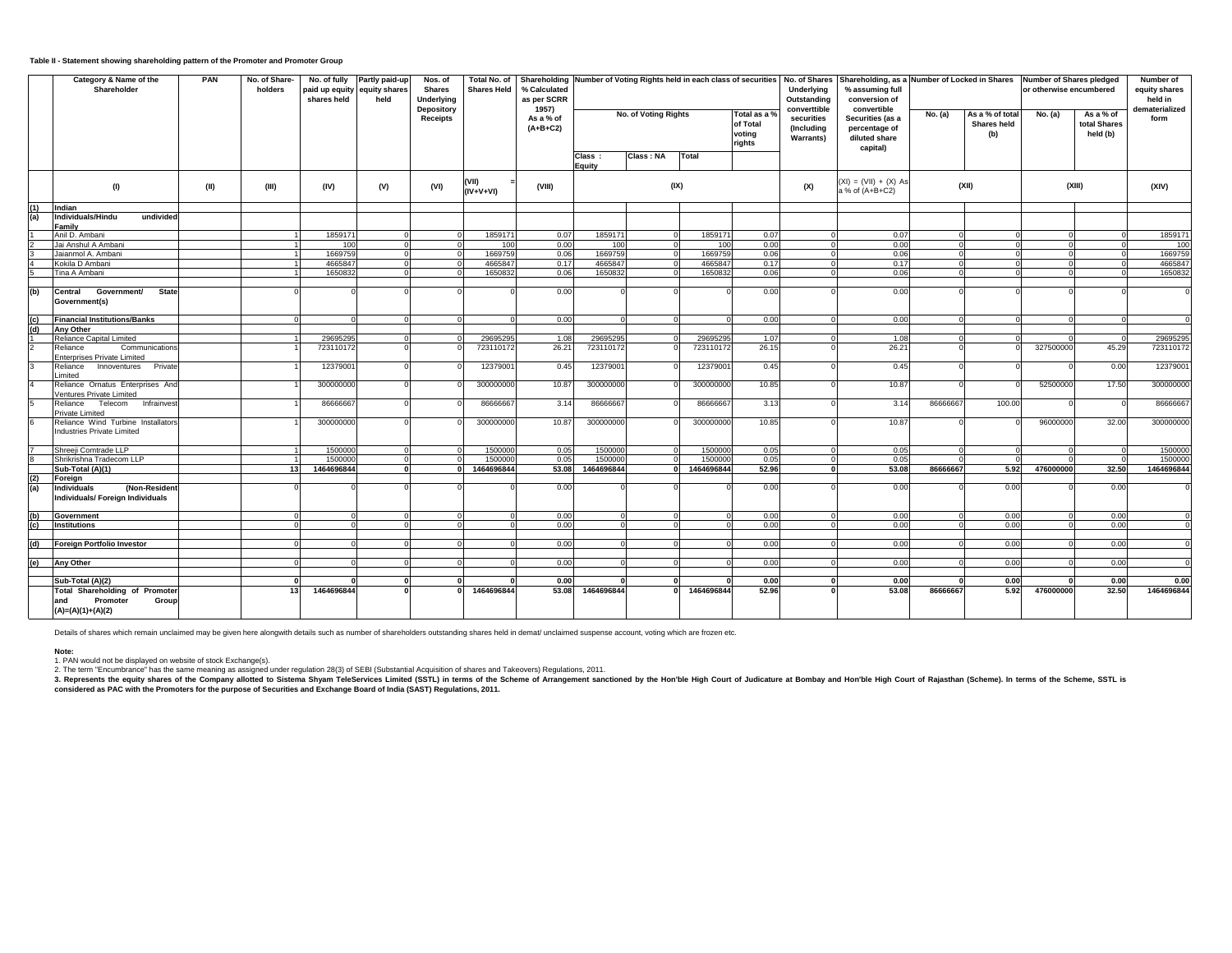#### **Table III - Statement showing shareholding pattern of the Public shareholder**

| Catego<br>ry      | Category & Name of the Shareholder          | <b>PAN</b> | No. of<br>Share- | No. of fully<br>paid up<br>holders equity shares<br>held | Partly<br>paid-up<br>equity<br>shares | No. of<br><b>Shares</b><br><b>Underlying</b><br>Depository | <b>Shares Held</b> | ng %<br>calculated<br>as per | Total No. of Shareholdi Number of Voting Rights held in each class<br>of securities |               |            | No. of Shares<br>Underlying<br>Outstanding<br>converttible | <b>Total Shareholding,</b><br>as a % assuming<br>full conversion of<br>convertible | (XII)                   | Number of Locked in Shares Number of Shares pledged or | otherwise encumbered (XIII) | Number of equity<br>shares held in<br>dematerialized<br>form |                        |                       |
|-------------------|---------------------------------------------|------------|------------------|----------------------------------------------------------|---------------------------------------|------------------------------------------------------------|--------------------|------------------------------|-------------------------------------------------------------------------------------|---------------|------------|------------------------------------------------------------|------------------------------------------------------------------------------------|-------------------------|--------------------------------------------------------|-----------------------------|--------------------------------------------------------------|------------------------|-----------------------|
|                   |                                             |            |                  |                                                          | held                                  | <b>Receipts</b>                                            |                    | <b>SCRR</b>                  | No. of Voting Rights<br><b>Total as</b>                                             |               |            |                                                            | securities                                                                         | Securities (as a        | No. (a)                                                | As a % of                   | No. (Not                                                     | As a % of total        |                       |
|                   |                                             |            |                  |                                                          |                                       |                                                            |                    | 1957 As a                    |                                                                                     |               |            | a % of                                                     | (Including                                                                         | percentage of           |                                                        | total Shares                | applicable)                                                  | Shares held (not       |                       |
|                   |                                             |            |                  |                                                          |                                       |                                                            |                    | % of                         | Class :                                                                             | Class : Total |            | Total                                                      | Warrants)                                                                          | diluted share           |                                                        | held (b)                    | (a)                                                          | applicable) (b)        |                       |
|                   |                                             |            |                  |                                                          |                                       |                                                            |                    | $(A+B+C2)$                   | Equity                                                                              | <b>NA</b>     |            | voting                                                     |                                                                                    | capital)                |                                                        |                             |                                                              |                        |                       |
|                   |                                             |            |                  |                                                          |                                       |                                                            |                    |                              |                                                                                     |               |            | rights                                                     |                                                                                    |                         |                                                        |                             |                                                              |                        |                       |
|                   |                                             |            |                  |                                                          |                                       |                                                            |                    |                              |                                                                                     |               |            |                                                            |                                                                                    |                         |                                                        |                             |                                                              |                        |                       |
|                   |                                             |            |                  |                                                          |                                       |                                                            |                    |                              |                                                                                     |               |            |                                                            |                                                                                    |                         |                                                        |                             |                                                              |                        |                       |
|                   |                                             |            |                  |                                                          |                                       |                                                            |                    |                              |                                                                                     |               |            |                                                            |                                                                                    |                         |                                                        |                             |                                                              |                        |                       |
|                   |                                             |            |                  |                                                          |                                       |                                                            |                    |                              |                                                                                     |               |            |                                                            |                                                                                    |                         |                                                        |                             |                                                              |                        |                       |
|                   |                                             |            |                  |                                                          |                                       |                                                            | (VII)              |                              |                                                                                     |               |            |                                                            |                                                                                    | (XI) = (VII) + (X) As a |                                                        |                             |                                                              |                        |                       |
|                   | (1)                                         | (II)       | (III)            | (IV)                                                     | (V)                                   | (VI)                                                       | (IV+V+VI)          | (VIII)                       |                                                                                     |               | (IX)       |                                                            | (X)                                                                                | % of (A+B+C2)           |                                                        | (XII)                       |                                                              | (XIII)                 | (XIV)                 |
|                   |                                             |            |                  |                                                          |                                       |                                                            |                    |                              |                                                                                     |               |            |                                                            |                                                                                    |                         |                                                        |                             |                                                              |                        |                       |
| (1)               | <b>Institutions</b><br><b>Mutual Funds</b>  |            | 4 <sup>°</sup>   | 9350539                                                  | $\Omega$                              |                                                            | 9350539            | 0.34                         | 9350539                                                                             |               | 9350539    | 0.34                                                       |                                                                                    | 0.34                    |                                                        | 0.00                        | <b>NA</b>                                                    | <b>NA</b>              | 9114423               |
| (a)<br>(b)<br>(c) | <b>Venture Capital Funds</b>                |            |                  |                                                          |                                       |                                                            |                    | 0.00                         |                                                                                     |               |            | 0.00                                                       |                                                                                    | 0.00                    |                                                        | 0.00                        | <b>NA</b>                                                    | <b>NA</b>              |                       |
|                   | <b>Alternate Investment Funds</b>           |            |                  |                                                          |                                       |                                                            |                    | 0.00                         |                                                                                     |               |            | 0.00                                                       |                                                                                    | 0.00                    |                                                        | 0.00                        | <b>NA</b>                                                    | <b>NA</b>              |                       |
| (d)               | <b>Foreign Venture Capital Investors</b>    |            |                  |                                                          |                                       |                                                            |                    | 0.00                         |                                                                                     |               |            | 0.00                                                       |                                                                                    | 0.00                    |                                                        | 0.00                        | <b>NA</b>                                                    | <b>NA</b>              |                       |
| (e)               | <b>Foreign Portfolio Investors</b>          |            | 133              | 210518891                                                |                                       |                                                            | 210518891          | 7.63                         | 210518891                                                                           |               | 210518891  | 7.61                                                       |                                                                                    | 7.63                    |                                                        | 0.00                        | <b>NA</b>                                                    | <b>NA</b>              | 210518891             |
|                   | CLSA GLOBAL MARKETS PTE. LTD.               |            |                  | 42285000                                                 |                                       |                                                            | 42285000           | 1.53                         | 42285000                                                                            |               | 42285000   | 1.53                                                       |                                                                                    | 1.53                    |                                                        | 0.00                        | <b>NA</b>                                                    | <b>NA</b>              | 4228500               |
| (f)               | <b>Financial Institutions/Banks</b>         |            | 179              | 7133755                                                  |                                       |                                                            | 7133755            | 0.26                         | 7133755                                                                             |               | 7133755    | 0.26                                                       |                                                                                    | 0.26                    |                                                        | 0.00                        | <b>NA</b>                                                    | <b>NA</b>              | 709757                |
| (g)               | <b>Insurance Companies</b>                  |            |                  | 176266893                                                | $\Omega$                              |                                                            | 17626689           | 6.39                         | 17626689                                                                            |               | 176266893  | 6.37                                                       |                                                                                    | 6.39                    |                                                        | 0.00                        | <b>NA</b>                                                    | <b>NA</b>              | 17626269              |
|                   | Life Insurance Corporation of India         |            |                  | 164688199                                                |                                       |                                                            | 164688199          | 5.97                         | 164688199                                                                           |               | 164688199  | 5.96                                                       |                                                                                    | 5.97                    |                                                        | 0.00                        | <b>NA</b>                                                    | <b>NA</b>              | 16468819              |
| (h)               | <b>Provident Funds/Pension Funds</b>        |            |                  |                                                          |                                       |                                                            |                    | 0.00                         |                                                                                     |               |            | 0.00                                                       |                                                                                    | 0.00                    |                                                        | 0.00                        | <b>NA</b>                                                    | <b>NA</b>              |                       |
| (i)               | Anv Other                                   |            |                  |                                                          |                                       |                                                            |                    | 0.00                         |                                                                                     |               |            | 0.00                                                       |                                                                                    | 0.00                    |                                                        | 0.00                        | <b>NA</b>                                                    | <b>NA</b>              |                       |
|                   | (1) Foreign Institutional Investors (FII)   |            |                  | 358937                                                   |                                       |                                                            | 358937             | 0.01                         | 358937                                                                              |               | 358937     | 0.01                                                       |                                                                                    | 0.01                    |                                                        | 0.00                        | <b>NA</b>                                                    | <b>NA</b>              | 295599                |
|                   | Sub Total (B)(1)                            |            | 432              | 403629015                                                | $\Omega$                              |                                                            | 403629015          | 14.63                        | 403629015                                                                           |               | 403629015  | 14.59                                                      |                                                                                    | 14.63                   | 0.00                                                   | 0.00                        | NA                                                           | <b>NA</b>              | 403289177             |
| (2)               | <b>Central</b><br>Government/State          |            | 56               | 1219337                                                  |                                       |                                                            | 1219337            | 0.04                         | 1219337                                                                             |               | 1219337    | 0.04                                                       |                                                                                    | 0.04                    |                                                        | 0.00                        | <b>NA</b>                                                    | <b>NA</b>              | 416212                |
|                   | Government(s)/President of India            |            |                  |                                                          |                                       |                                                            |                    |                              |                                                                                     |               |            |                                                            |                                                                                    |                         |                                                        |                             |                                                              |                        |                       |
|                   |                                             |            |                  |                                                          |                                       |                                                            |                    |                              |                                                                                     |               |            |                                                            |                                                                                    |                         |                                                        |                             |                                                              |                        |                       |
|                   | Sub Total (B)(2)                            |            | 56               | 1219337                                                  | $\Omega$                              |                                                            | 1219337            | 0.04                         | 1219337                                                                             |               | 1219337    | 0.04                                                       |                                                                                    | 0.04                    |                                                        | n                           | NA.                                                          | <b>NA</b>              | 416212                |
|                   | <b>Non-Institutions</b>                     |            |                  |                                                          |                                       |                                                            |                    |                              |                                                                                     |               |            |                                                            |                                                                                    |                         |                                                        |                             |                                                              |                        |                       |
| $\frac{(3)}{(a)}$ | shareholders<br>i.Individual<br>holdina     |            | 1239984          | 313466039                                                |                                       |                                                            | 313466039          | 11.36                        | 313466039                                                                           |               | 313466039  | 11.33                                                      |                                                                                    | 11.36                   |                                                        | 0.00                        | <b>NA</b>                                                    | <b>NA</b>              | 290390566             |
|                   | nominal share capital up to Rs.2 lakhs      |            |                  |                                                          |                                       |                                                            |                    |                              |                                                                                     |               |            |                                                            |                                                                                    |                         |                                                        |                             |                                                              |                        |                       |
|                   |                                             |            |                  |                                                          |                                       |                                                            |                    |                              |                                                                                     |               |            |                                                            |                                                                                    |                         |                                                        |                             |                                                              |                        |                       |
|                   | shareholders<br>holding<br>ii.Individual    |            | 492              | 52790890                                                 |                                       |                                                            | 52790890           | 1.91                         | 52790890                                                                            |               | 52790890   | 1.91                                                       |                                                                                    | 1.91                    |                                                        | 0.00                        | <b>NA</b>                                                    | <b>NA</b>              | 52790890              |
|                   | nominal share capital in excess of Rs. 2    |            |                  |                                                          |                                       |                                                            |                    |                              |                                                                                     |               |            |                                                            |                                                                                    |                         |                                                        |                             |                                                              |                        |                       |
|                   | Lakhs                                       |            |                  |                                                          |                                       |                                                            |                    |                              |                                                                                     |               |            |                                                            |                                                                                    |                         |                                                        |                             |                                                              |                        |                       |
|                   |                                             |            |                  |                                                          |                                       |                                                            |                    |                              |                                                                                     |               |            |                                                            |                                                                                    |                         |                                                        |                             |                                                              |                        |                       |
| (b)               | <b>NBFCs Registered with RBI</b>            |            |                  |                                                          |                                       |                                                            |                    | 0.00                         |                                                                                     |               |            | 0.00                                                       |                                                                                    | 0.00                    |                                                        | 0.00                        | <b>NA</b>                                                    | <b>NA</b>              |                       |
| (c)               | <b>Employee Trusts</b>                      |            |                  |                                                          |                                       |                                                            |                    | 0.00                         |                                                                                     |               |            | 0.00                                                       |                                                                                    | 0.00                    |                                                        | 0.00                        | <b>NA</b>                                                    | <b>NA</b>              |                       |
| (d)               | <b>Depositories</b><br>(Holding<br>Overseas |            |                  |                                                          |                                       |                                                            |                    | 0.00                         |                                                                                     |               |            | 0.00                                                       |                                                                                    | 0.00                    |                                                        | 0.00                        | <b>NA</b>                                                    | <b>NA</b>              |                       |
|                   | DRs)(Balancing figure)                      |            |                  |                                                          |                                       |                                                            |                    |                              |                                                                                     |               |            |                                                            |                                                                                    |                         |                                                        |                             |                                                              |                        |                       |
| (e)               | Any Other)                                  |            |                  |                                                          |                                       |                                                            |                    |                              |                                                                                     |               |            |                                                            |                                                                                    |                         |                                                        |                             |                                                              |                        |                       |
|                   | <b>TRUSTS</b>                               |            |                  |                                                          |                                       |                                                            |                    | 0.00                         |                                                                                     |               |            | 0.00                                                       |                                                                                    | 0.00                    |                                                        | 0.00                        | <b>NA</b>                                                    | <b>NA</b>              |                       |
|                   | <b>NON RESIDENT INDIANS</b>                 |            | 13637            | 20762713                                                 |                                       |                                                            | 20762713           | 0.75                         | 20762713                                                                            |               | 20762713   | 0.75                                                       |                                                                                    | 0.75                    |                                                        | 0.00                        | <b>NA</b>                                                    | <b>NA</b>              | 18853194              |
|                   | Person Acting in Concert (PAC)* (Please     |            |                  | 276553305                                                |                                       |                                                            | 276553305          | 10.02                        | 276553305                                                                           |               | 276553305  | 10.00                                                      |                                                                                    | 10.02                   |                                                        | 0.00                        | <b>NA</b>                                                    | <b>NA</b>              | 27655330              |
|                   | refer note)                                 |            |                  |                                                          |                                       |                                                            |                    |                              |                                                                                     |               |            |                                                            |                                                                                    |                         |                                                        |                             |                                                              |                        |                       |
|                   | Sistema Shyam TeleServices Limited          |            |                  | 276553305                                                |                                       |                                                            | 276553305          | 10.02                        | 276553305                                                                           |               | 276553305  | 10.00                                                      |                                                                                    | 10.02                   |                                                        | 0.00                        | NA                                                           | <b>NA</b>              | 276553305             |
|                   | (SSTL)                                      |            |                  |                                                          |                                       |                                                            |                    |                              |                                                                                     |               |            |                                                            |                                                                                    |                         |                                                        |                             |                                                              |                        |                       |
|                   | <b>CLEARING MEMBERS</b>                     |            |                  |                                                          |                                       |                                                            |                    | 0.00                         |                                                                                     |               |            | 0.00                                                       |                                                                                    | 0.00                    |                                                        | 0.00                        | <b>NA</b>                                                    | <b>NA</b>              |                       |
|                   | <b>BODIES CORPORATES</b>                    |            |                  |                                                          |                                       |                                                            |                    |                              |                                                                                     |               |            |                                                            |                                                                                    |                         |                                                        |                             |                                                              |                        |                       |
|                   | <b>DOMESTIC</b>                             |            | 3905             | 191609792                                                |                                       |                                                            | 191609792          | 6.94                         | 191609792                                                                           |               | 191609792  | 6.93                                                       |                                                                                    | 6.94                    |                                                        | 0.00                        | <b>NA</b>                                                    | <b>NA</b><br><b>NA</b> | 191322985             |
|                   | <b>OVERSEAS</b>                             |            |                  | 121138<br>13155323                                       | $\Omega$                              |                                                            | 121138             | 0.00                         | 121138                                                                              |               | 121138     | 0.00<br>0.48                                               |                                                                                    | 0.00                    |                                                        | 0.00                        | <b>NA</b>                                                    |                        | 9266                  |
|                   | <b>IEPF Account</b>                         |            |                  |                                                          |                                       |                                                            | 1315532            | 0.48                         | 1315532                                                                             |               | 13155323   |                                                            |                                                                                    | 0.48                    |                                                        | 0.00                        | <b>NA</b>                                                    | <b>NA</b>              | 13155323<br>843158931 |
|                   | Sub Total (B)(3)                            |            | 1258038          | 868459200                                                | O                                     | n                                                          | 868459200          | 31.47                        | 868459200                                                                           |               | 868459200  | 31.40                                                      |                                                                                    | 31.47                   |                                                        |                             | <b>NA</b>                                                    | <b>NA</b>              |                       |
|                   | Total Public Shareholding (B)               |            | 1258526          | 1273307552                                               |                                       |                                                            | 1273307552         | 46.15                        | 1273307552                                                                          |               | 1273307552 | 46.04                                                      |                                                                                    | 46.15                   |                                                        |                             | <b>NA</b>                                                    | <b>NA</b>              | 1246864320            |
|                   | $(B)(1)+(B)(2)+(B)(3)$                      |            |                  |                                                          |                                       |                                                            |                    |                              |                                                                                     |               |            |                                                            |                                                                                    |                         |                                                        |                             |                                                              |                        |                       |

Details of the shareholders acting as person in concert including their Shareholding (No. and %) : **276553305 10%**

\*Note : Represents the equity shares of the Company allotted to Sistema Shyam TeleServices Limited (SSTL) in terms of the Scheme of Arrangement sanctioned by the Hon'ble High Court of Judicature at Bombay and Hon'ble High PAC with the Promoters for the purpose of Securities and Exchange Board of India (SAST) Regulations, 2011.

Details of shares which remain unclaimed may be given here along with details such as number of shareholders, outstanding shares held in demat/ unclaimed suspense account, voting righrs which are frozen etc. : 3617 No. of Unclaimed Suspense Account" and the voting rights on the shares outstanding shall remain frozen till the rightful owner of such shares claims the shares.

**Note:** (1) PAN would not be displayed on website of stock exchange(s)

(2) The above format needs to be disclosed along with the name of following persons:

Institutions/ Non Institutions holding more than 1% of total number of shares

W.r.t. the information pertaining to Depository Receipts, the same may be dislcosed in the respective columns to the extent information available and the balance to be disclosed as held by custodian.<br>(3) W.r.t. the informa